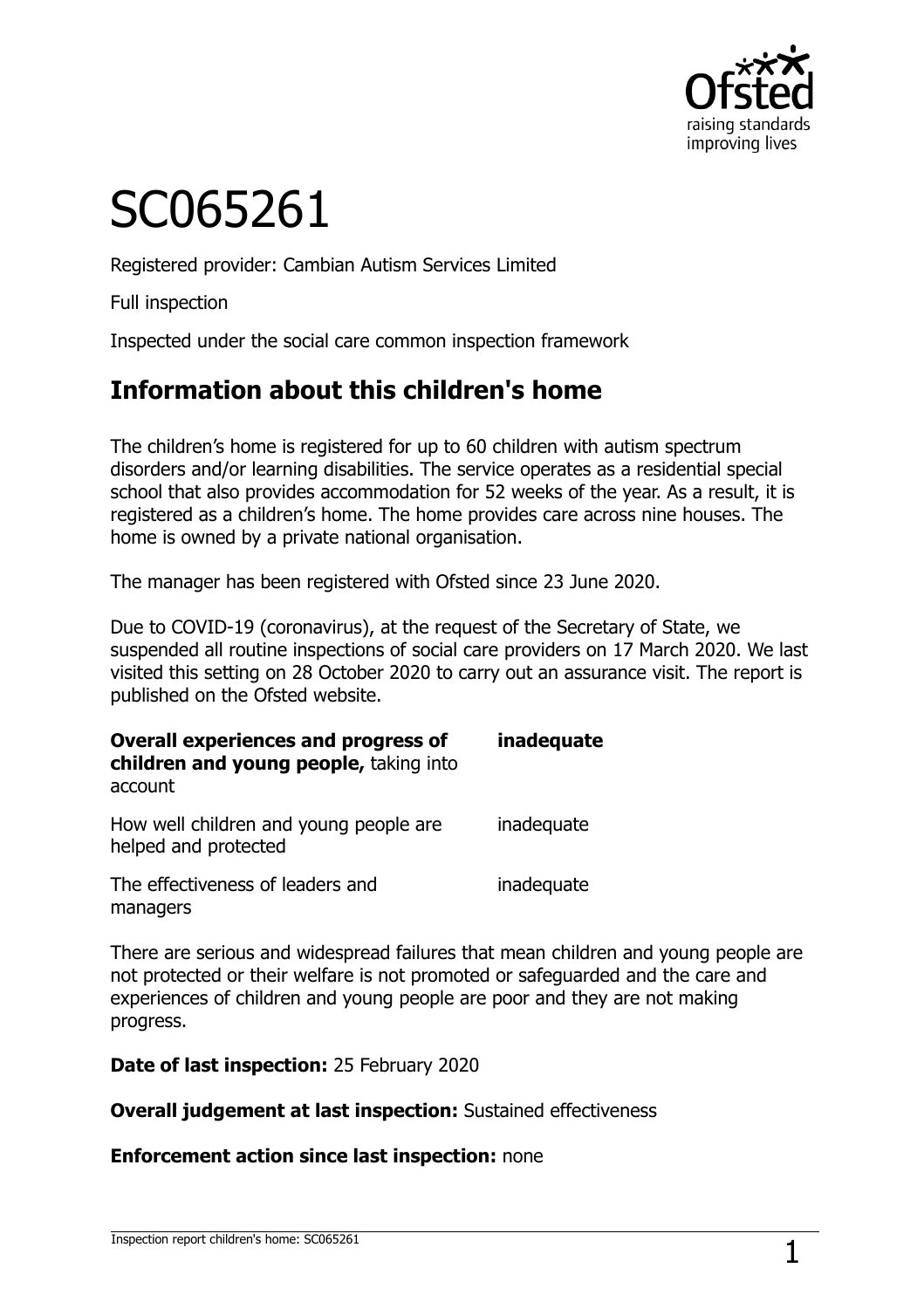

# **Recent inspection history**

| <b>Inspection date</b> | <b>Inspection type</b> | <b>Inspection judgement</b>        |
|------------------------|------------------------|------------------------------------|
| 25/02/2020             | Interim                | Sustained effectiveness            |
| 24/09/2019             | Full                   | Requires improvement to<br>be good |
| 09/01/2019             | Interim                | Sustained effectiveness            |
| 17/07/2018             | Full                   | Requires improvement to<br>be good |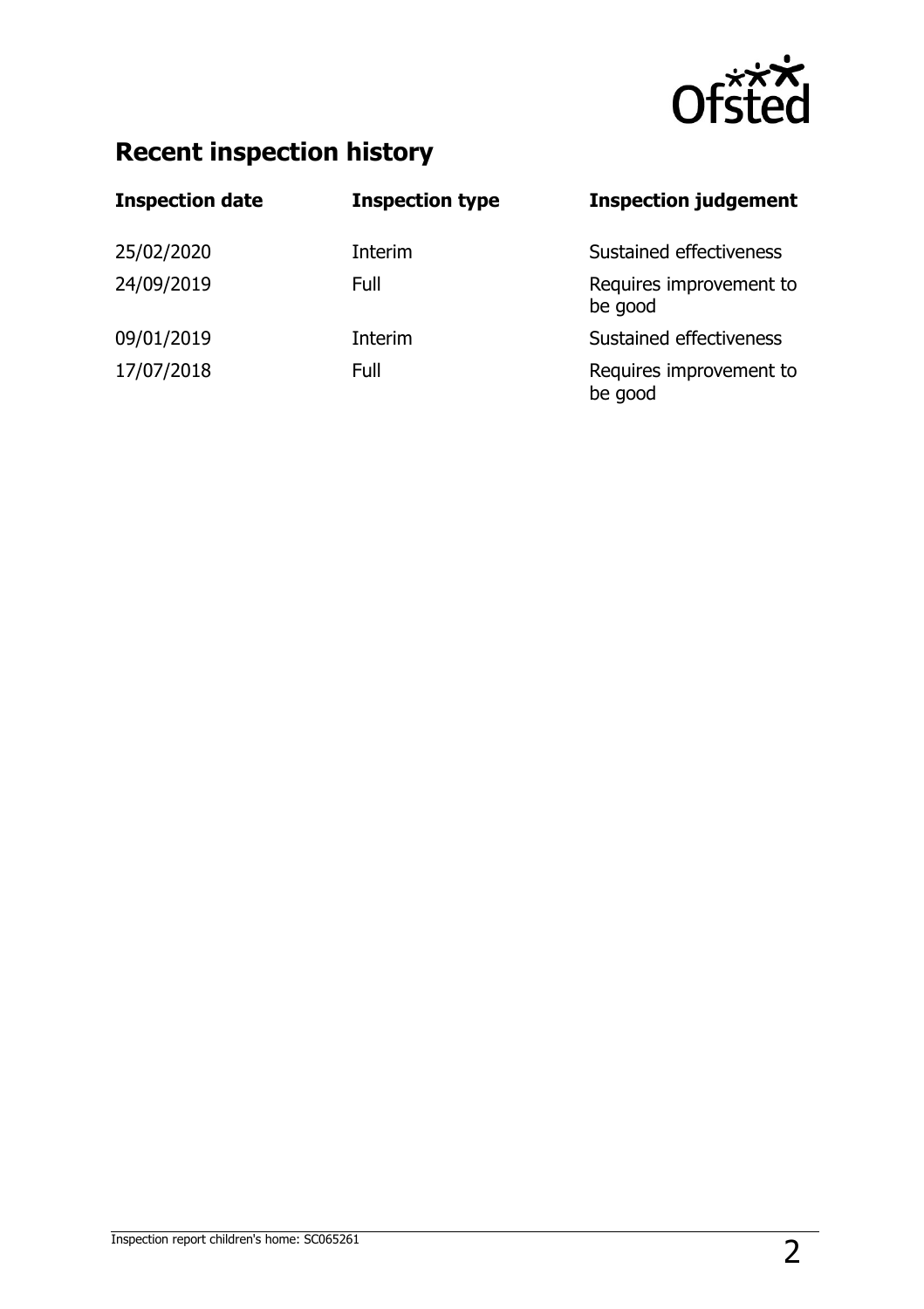

# **Inspection judgements**

#### **Overall experiences and progress of children and young people: inadequate**

Leaders and managers have not taken the right action to ensure that children are provided with the care and support that they need. Some children are not having the correct level of staff support as required in their care plans. This places the children and staff at risk and limits the children's development opportunities and leisure choices.

Children's progress and their opportunities and experiences are variable. Not all children are provided with continuity of care. At times, children are being cared for by adults who they do not know well. Opportunities for children to develop trusting and meaningful relationships are limited because of ongoing difficulties with the retention of staff.

At times, children are looked after by agency or temporary staff. These staff are not all provided with sufficient information to meet the children's needs. Not all agency staff spoken with were aware of children's specific health needs despite being allocated to care for them.

Parents, staff and professionals who contributed to this inspection raised concerns about the high turnover of staff. One parent said she is worried that her child is being looked after by staff who he does not know. The same parent said her child told her that he did not feel safe. Another parent said that there have been several occasions when she has phoned the home and the member of staff looking after her child had limited knowledge about their needs. Another parent told the inspectors, 'In recent months, I have dreaded taking my child back to the home because I do not know who will be looking after him. I am concerned about my child's safety.'

Not all children's plans contain detailed essential information. The targets set for some children are too broad and do not reflect their education, health and care plans. Children's development and progression varies. During the inspection, some staff did not positively challenge children and help them to expand their skills because they either did not know them well enough or because there was insufficient staff. Some parents also told inspectors that they are concerned about the lack of progress their child is making.

Children's dining experiences are varied. Opportunities for children to explore a range of foods that broadens their diet are limited. The evening meal that is prepared and transported from the main kitchen does not provide children with sufficient choice. Alternative options that are available for children are sometimes frozen ready meals. A mealtime observed during the inspection was not well managed and did not provide children with good opportunities to develop appropriate social skills.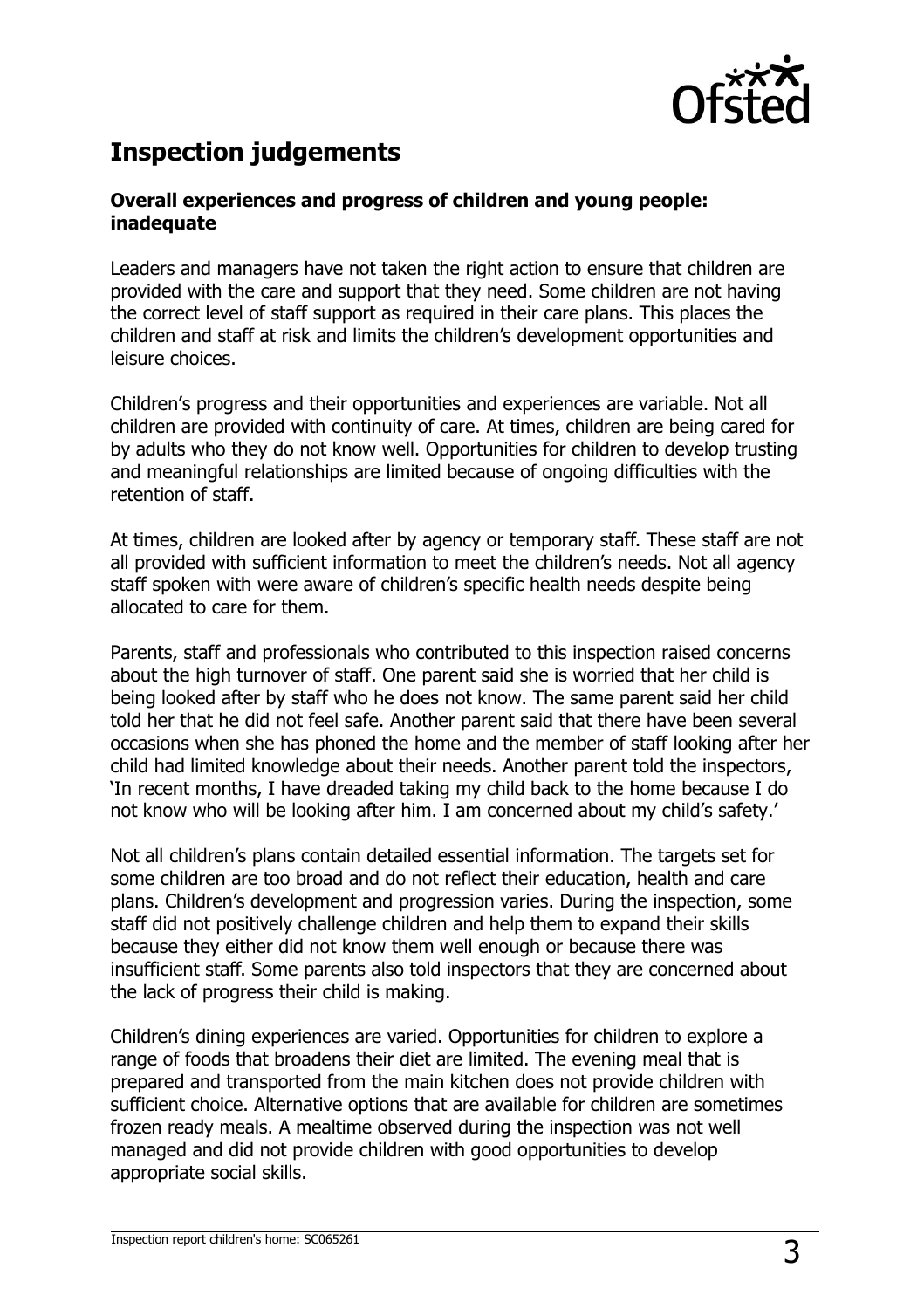

The quality of accommodation provided to children varies depending on which house they live in. Some houses are well maintained, and bedrooms are nicely personalised. In other houses, there are ongoing maintenance and housekeeping needs. Several bathrooms and kitchens require improvement and refurbishment. Staff told inspectors that they report maintenance concerns, but they do not know when the work will be completed. The quality and variance of children's living environment has been raised as a concern in previous inspections. Leaders and managers have not taken adequate action to prioritise making necessary improvements.

The permanent staff who work in the homes do know the children well. They genuinely want the best for the children in their care. These staff have worked beyond their contracted hours to ensure, where possible, children are looked after by someone they know and trust. Parents spoke highly of the commitment, stickability and resilience of these staff. As a result, some children are making progress in some aspects of their lives, such as managing their anxieties better and developing independent living skills.

#### **How well children and young people are helped and protected: inadequate**

Children's safety is compromised because of severe staffing shortages. Children who should be receiving increased staff support, as agreed in their care plans, have not been receiving this support consistently, if at all.

Leaders and managers have failed to implement suitable safety plans to mitigate the staffing shortfalls. The reliance on the use of agency staff has, at times, resulted in children being supported by no permanently employed staff. Leaders and managers have allowed agency staff to care for children with complex health and social needs on their own, despite not being assured that they fully understand the children's needs.

Inspectors identified unacceptable health and safety hazards within the children's living environments. These include, a broken glass window, unsafe portable air conditioning, nails sticking out of a doorway and paddling pools left in a shared garden containing used water. In addition, the management of infection control is poor. Domestic washing machines are being used to wash soiled items without adherence to the necessary health and safety guidelines. Consequently, the risk of cross-contamination is high. Senior leaders took immediate action to rectify these concerns during the inspection.

Incidents of restraint and behavioural incidents continue to occur, as do staff injuries. The behaviour management team and senior managers have good oversight of these incidents. Senior leaders are reviewing patterns and trends of behaviours and acknowledge that inconsistent staffing and the quality of care provided to children are contributing factors to these incidents.

New systems to improve the management and oversight of medication have been introduced. Only staff who have been trained are permitted to administer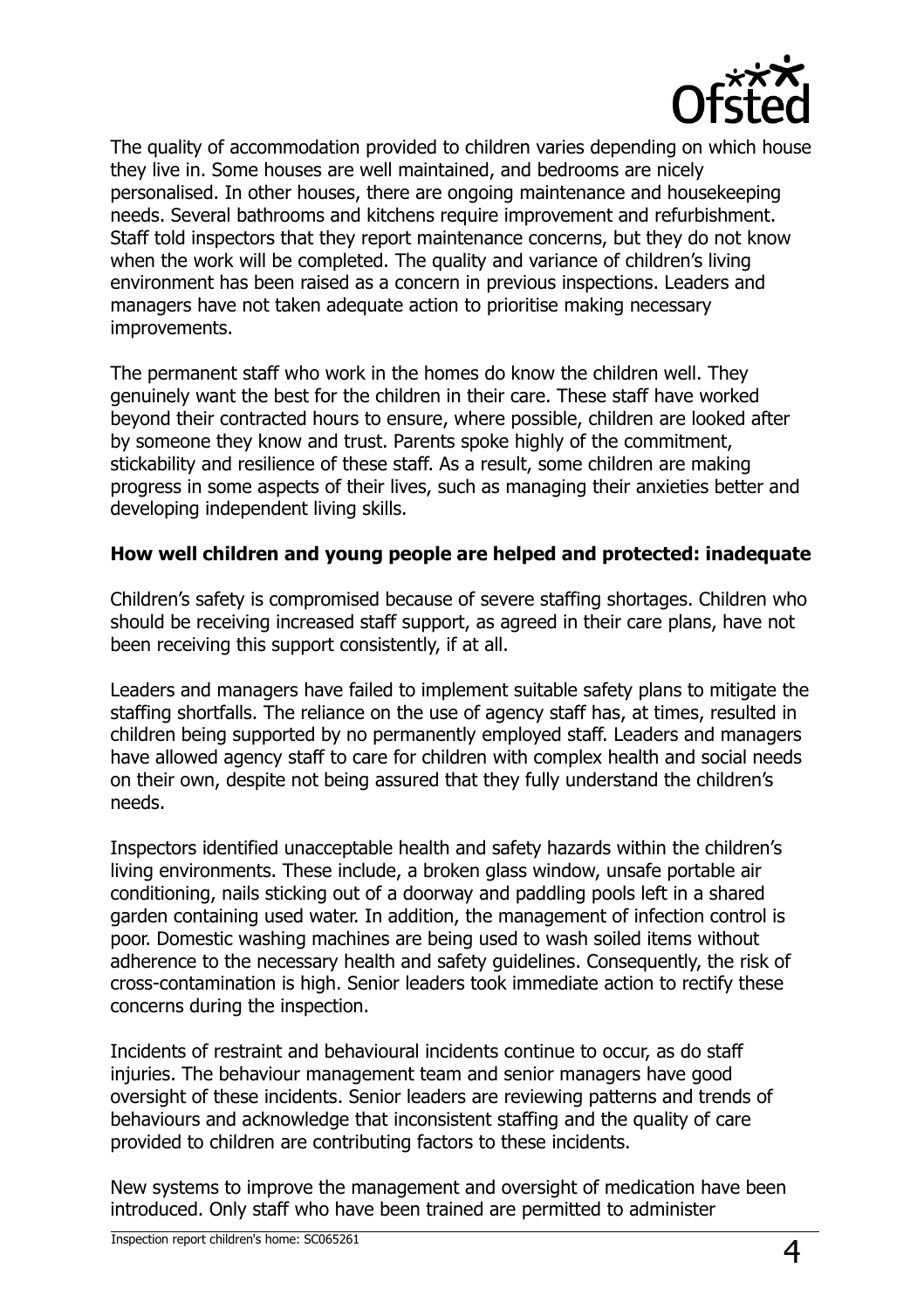

medication. Monitoring of medication is effective; errors identified have been managed well. Despite these improvements, not all records are well maintained and require further improvement.

#### **The effectiveness of leaders and managers: inadequate**

This home does not have a good inspection history. Since 2015, the home has not achieved a judgement by Ofsted that is any more than requires improvement. Despite several changes in the senior leadership team during this period, not enough has been done to make and sustain necessary improvements.

Since the home's last full inspection in September 2019, the organisation has appointed a new leadership team. This senior leadership team support the registered manager. However, the registered manager, so far, has not demonstrated the capacity to sufficiently improve the home to achieve a good judgement. Leaders and managers have failed to implement a safety plan that strategically and dynamically addresses the continued shortages of staff.

At the home's assurance inspection in February 2020, three regulatory requirements were raised. These include the quality and purpose of care standard, the positive relationships standard and the leadership and management standard. Inspectors found that leaders and managers have not taken sufficient action to meet these requirements and they are again repeated at this inspection.

Leaders and managers have failed to ensure that children are looked after by staff who are compliant with basic mandatory and specialist training. Consequently, some children are being cared for by some adults who do not have the skills and knowledge to meet their needs.

Opportunities for permanent and agency staff to reflect on their practice to improve the quality of care provided are inconsistent. The registered manager has not ensured that all agency and permanent staff receive regular formal supervision. Supervision records are not well maintained. Where concerns are raised, there is a lack of follow up action.

Monitoring of this home by the independent person and managers is not effective. They fail to rigorously identify and tackle the negative impact that staff shortages are having on children's safety, welfare, and well-being.

As a result of this inspection, Ofsted restricted the home's registration. Ofsted will monitor this restriction and the ongoing performance of the home.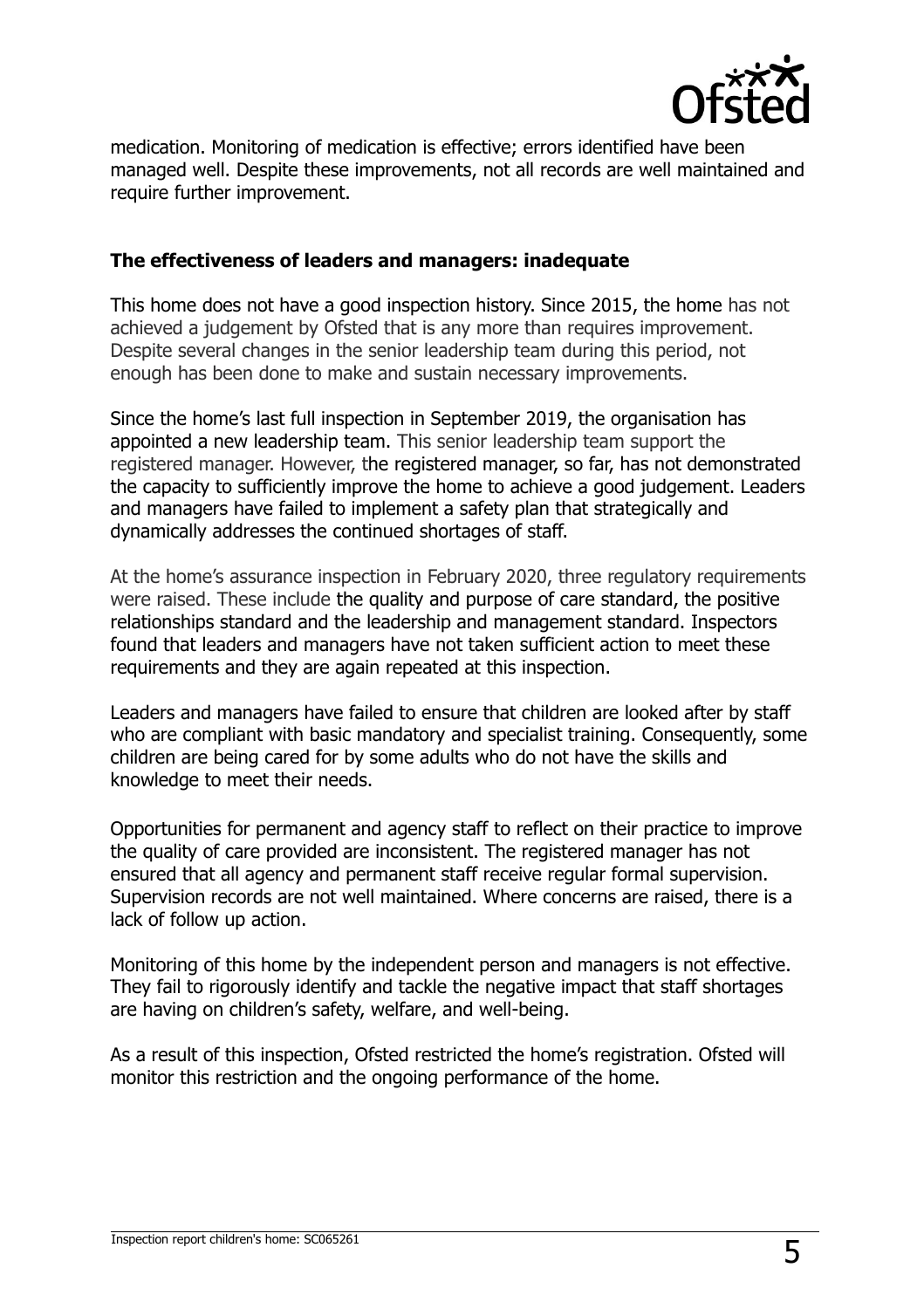

### **What does the children's home need to do to improve? Statutory requirements**

This section sets out the actions that the registered person(s) must take to meet the Care Standards Act 2000, Children's Homes (England) Regulations 2015 and the 'Guide to the children's homes regulations including the quality standards'. The registered person(s) must comply within the given timescales.

| <b>Requirement</b>                                                                                                                                                | Due date         |
|-------------------------------------------------------------------------------------------------------------------------------------------------------------------|------------------|
| The quality and purpose of care standard is that children<br>receive care from staff who-                                                                         | 3 September 2021 |
| understand the children's home's overall aims and the<br>outcomes it seeks to achieve for children;                                                               |                  |
| use this understanding to deliver care that meets children's<br>needs and supports them to fulfil their potential.                                                |                  |
| In particular, the standard in paragraph (1) requires the<br>registered person to-                                                                                |                  |
| understand and apply the home's statement of purpose;                                                                                                             |                  |
| ensure that staff-                                                                                                                                                |                  |
| understand and apply the home's statement of purpose;                                                                                                             |                  |
| protect and promote each child's welfare;                                                                                                                         |                  |
| provide to children living in the home the physical necessities<br>they need in order to live there comfortably.                                                  |                  |
| The conditions are-                                                                                                                                               |                  |
| that the care is delivered by a person who-                                                                                                                       |                  |
| has the experience, knowledge and skills to deliver that care.<br>(Regulation 6 (1)(a)(b) (2)(a)(b)(i)(ii)(vi)(c))                                                |                  |
| This specifically relates to leaders and managers ensuring<br>that there is sufficient permanent staff to meet the care plan<br>needs of the children.            |                  |
| In addition, leaders and managers should ensure that the<br>home remains in good condition and is clean, and repairs<br>and to damage are actioned without delay. |                  |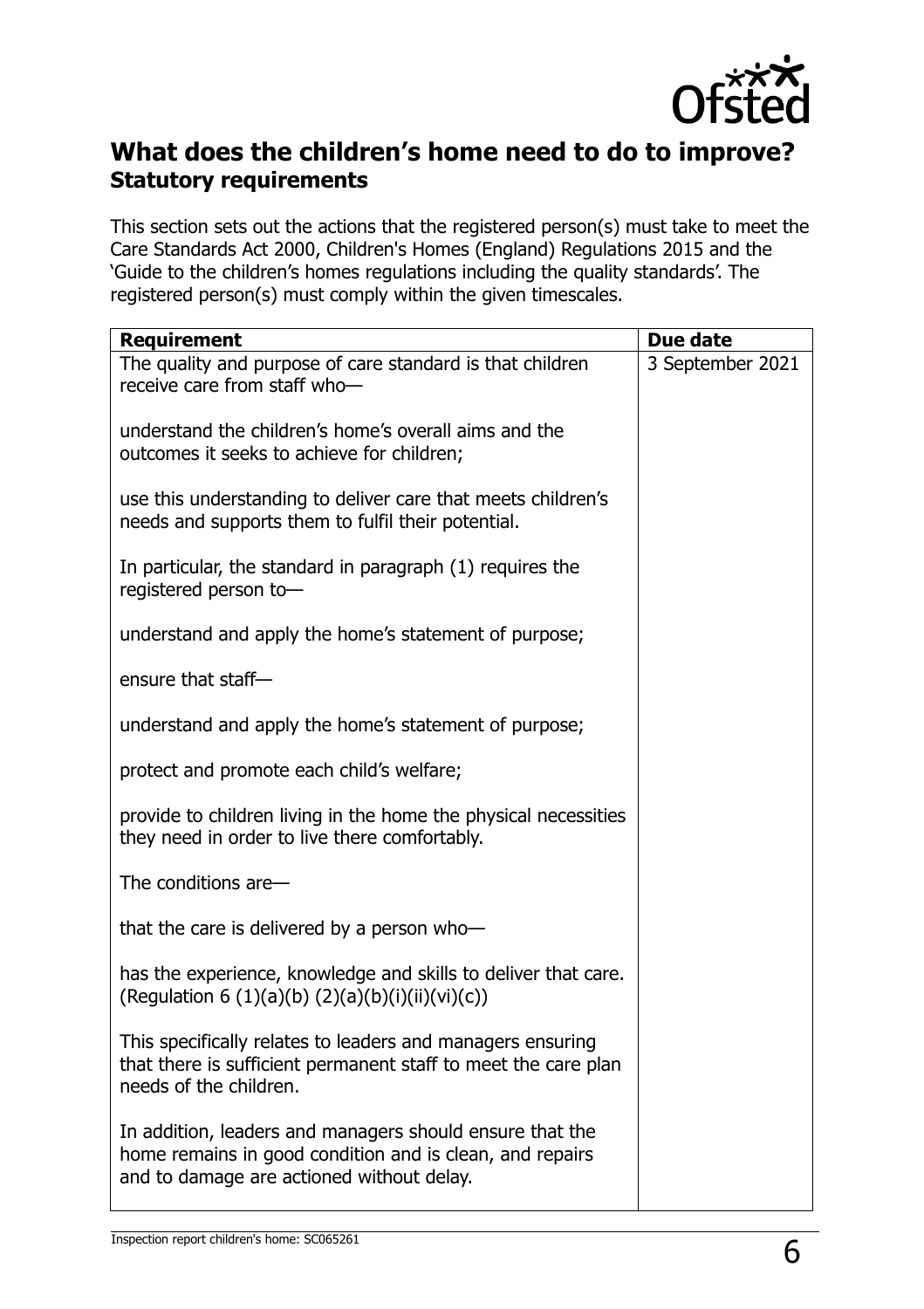

| The enjoyment and achievement standard is that children<br>take part in and benefit from a variety of activities that meet<br>their needs and develop and reflect their creative, cultural,<br>intellectual, physical and social interests and skills. | 3 September 2021 |
|--------------------------------------------------------------------------------------------------------------------------------------------------------------------------------------------------------------------------------------------------------|------------------|
| In particular, the standard in paragraph (1) requires the<br>registered person to ensure-                                                                                                                                                              |                  |
| that staff help each child to-                                                                                                                                                                                                                         |                  |
| develop the child's interests and hobbies;                                                                                                                                                                                                             |                  |
| participate in activities that the child enjoys and which meet<br>and expand the child's interests and preferences; and                                                                                                                                |                  |
| make a positive contribution to the home and the wider<br>community; and                                                                                                                                                                               |                  |
| that each child has access to a range of activities that enable<br>the child to pursue the child's interests and hobbies.<br>(Regulation 9 (1) $(2)(a)(i)(ii)(iii)(b))$                                                                                |                  |
| In particular, ensure that staffing shortages do not impact on<br>children's opportunities to enjoy meaningful and enjoyable<br>activities in the community.                                                                                           |                  |
| The health and well-being standard is that-                                                                                                                                                                                                            | 3 September 2021 |
| the health and well-being needs of children are met;                                                                                                                                                                                                   |                  |
| children receive advice, services and support in relation to<br>their health and well-being.                                                                                                                                                           |                  |
| In particular, the standard in paragraph (1) requires the<br>registered person to ensure-                                                                                                                                                              |                  |
| that each child has access to such dental, medical, nursing,<br>psychiatric and psychological advice, treatment and other<br>services as the child may require.<br>(Regulation 10 $(1)(a)(b)$ $(2)(a)(c)$ )                                            |                  |
| This specifically relates to staff being provided with expert<br>training so that they can better support the children to<br>improve their health outcomes.                                                                                            |                  |
| Leaders and managers must ensure that children's dining<br>experiences are improved and that their diet is nutritious and                                                                                                                              |                  |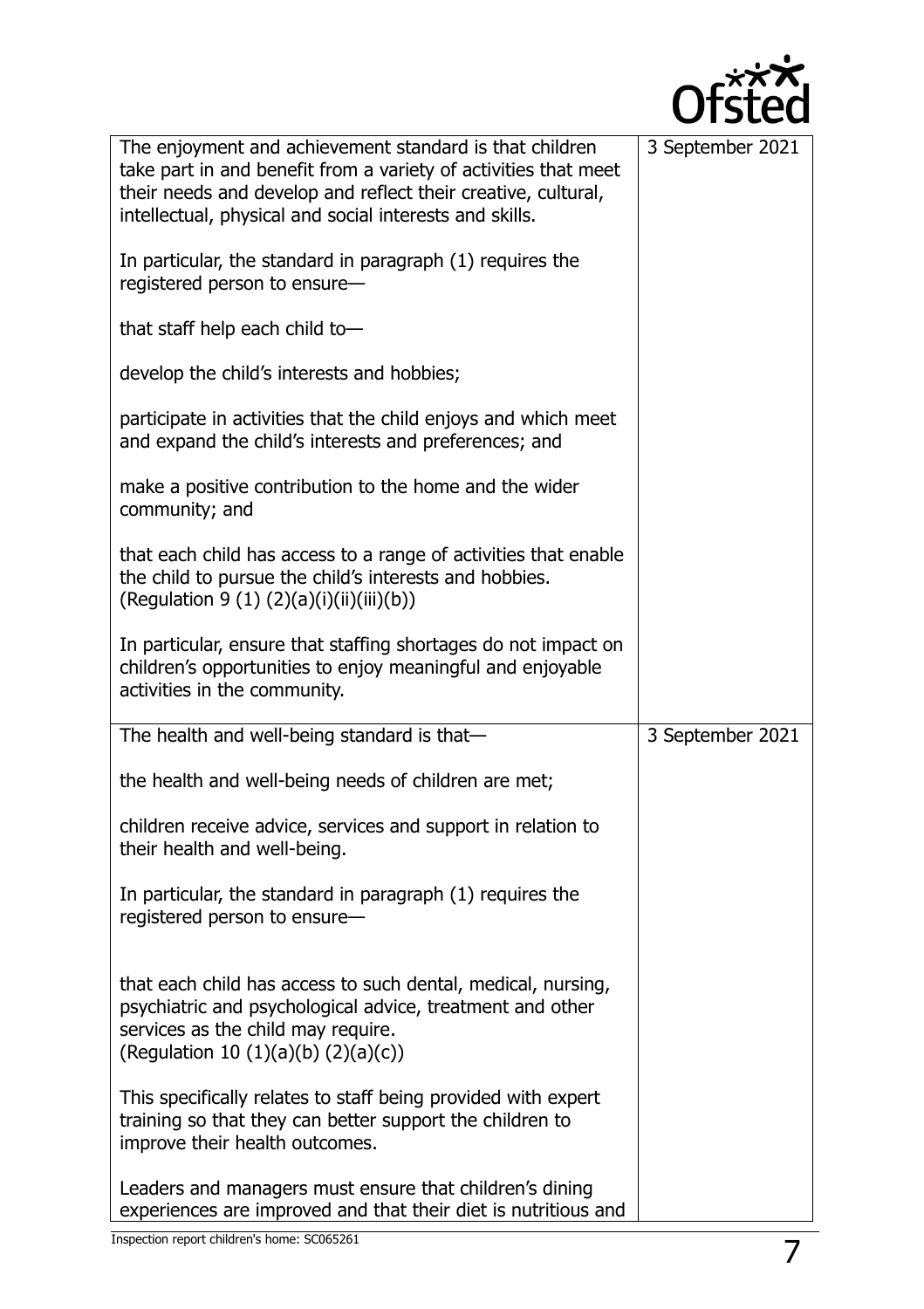

| provides choice. In addition, ensure that more action is taken<br>to help children who have restricted diets.                                                                                                 |                  |
|---------------------------------------------------------------------------------------------------------------------------------------------------------------------------------------------------------------|------------------|
| The positive relationships standard is that children are helped<br>to develop, and to benefit from, relationships based on-                                                                                   | 3 September 2021 |
| mutual respect and trust;                                                                                                                                                                                     |                  |
| an understanding about acceptable behaviour; and (c)<br>positive responses to other children and adults.                                                                                                      |                  |
| In particular, the standard in paragraph (1) requires the<br>registered person to ensure-                                                                                                                     |                  |
| that staff $-$                                                                                                                                                                                                |                  |
| meet each child's behavioural and emotional needs, as set<br>out in the child's relevant plans;                                                                                                               |                  |
| help each child to develop socially aware behaviour;<br>encourage each child to take responsibility for the child's<br>behaviour, in accordance with the child's age and<br>understanding;                    |                  |
| help each child to develop and practise skills to resolve<br>conflicts positively and without harm to anyone;                                                                                                 |                  |
| de-escalate confrontations with or between children, or<br>potentially violent behaviour by children;                                                                                                         |                  |
| that each child is encouraged to build and maintain positive<br>relationships with others.<br>(Regulation 11 (1)(b)(2)(i)(ii)(iii)(iv)(xi)(b))                                                                |                  |
| The protection of children standard is that children are<br>protected from harm and enabled to keep themselves safe.                                                                                          | 3 September 2021 |
| In particular, the standard in paragraph (1) requires the<br>registered person to ensure-                                                                                                                     |                  |
| that the premises used for the purposes of the home are<br>designed, furnished and maintained so as to protect each<br>child from avoidable hazards to the child's health.<br>(Regulation 12 $(1)$ $(2)(d)$ ) |                  |
|                                                                                                                                                                                                               |                  |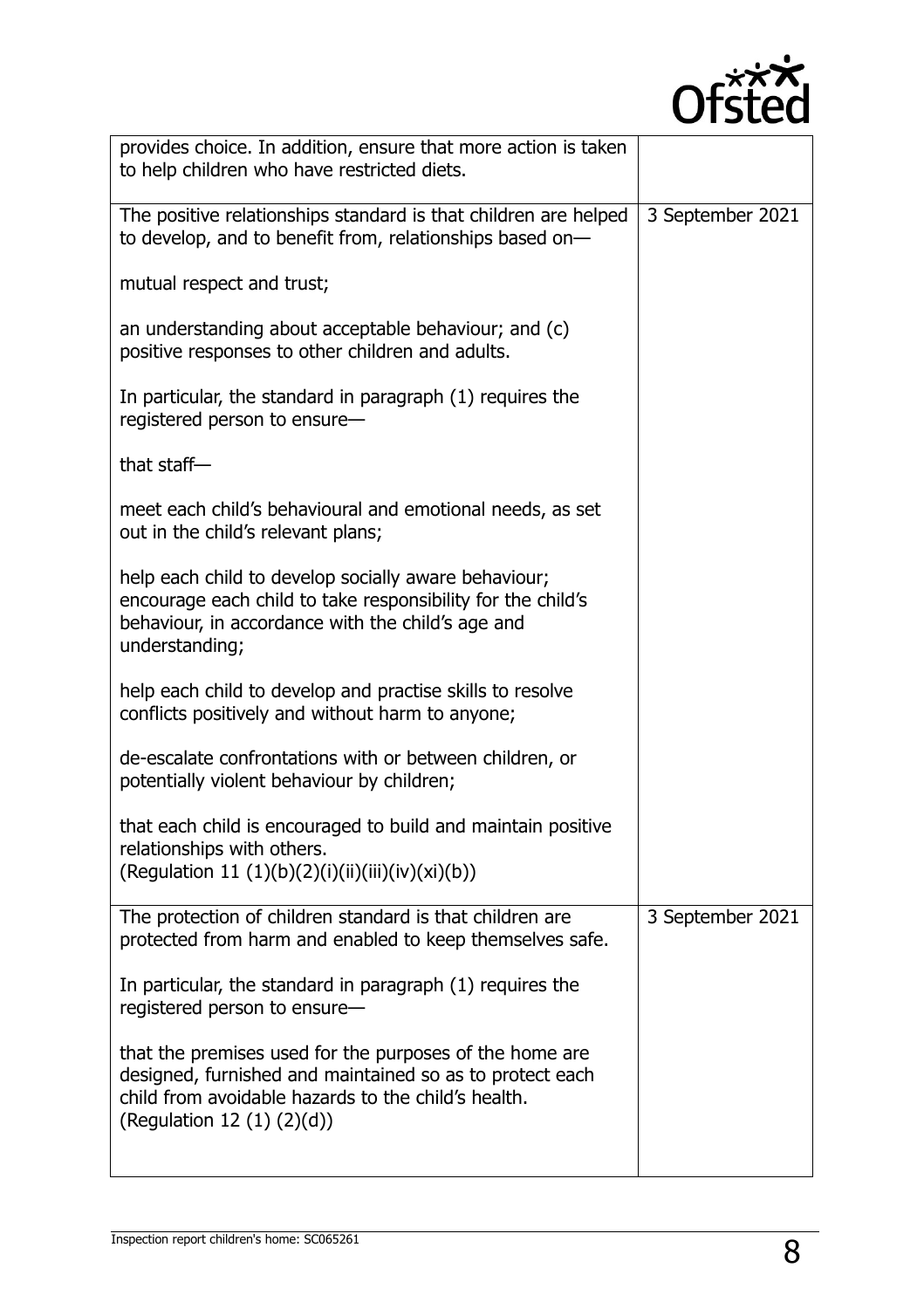

| The leadership and management standard is that the<br>registered person enables, inspires and leads a culture in<br>relation to the children's home that-                                                                              | 3 September 2021 |
|----------------------------------------------------------------------------------------------------------------------------------------------------------------------------------------------------------------------------------------|------------------|
| helps children aspire to fulfil their potential; and                                                                                                                                                                                   |                  |
| promotes their welfare.                                                                                                                                                                                                                |                  |
| In particular, the standard in paragraph (1) requires the<br>registered person to-                                                                                                                                                     |                  |
| lead and manage the home in a way that is consistent with<br>the approach and ethos, and delivers the outcomes, set out<br>in the home's statement of purpose;                                                                         |                  |
| ensure staff have the experience, qualifications and skills to<br>meet the needs of each child;                                                                                                                                        |                  |
| ensure the home has sufficient staff to provide care for each<br>child;                                                                                                                                                                |                  |
| understand the impact that the quality of care provided in<br>the home is having on the progress and experiences of each<br>child and use this understanding to inform the development<br>of the quality of care provided in the home; |                  |
| research and developments in relation to the ways in which<br>the needs of children are best met; and                                                                                                                                  |                  |
| use monitoring and review systems to make continuous<br>improvements in the quality of care provided in the home.<br>(Regulation 13 (1)(a)(b) (2)(a)(c)(d)(f)(g)(i)(h))                                                                |                  |
| In particular, the registered person should ensure that the<br>manager's and independent visitor's monitoring is effective.                                                                                                            |                  |
| The care planning standard is that children-                                                                                                                                                                                           | 3 September 2021 |
| receive effectively planned care in or through the children's<br>home.                                                                                                                                                                 |                  |
| In particular, the standard in paragraph (1) requires the<br>registered person to ensure-                                                                                                                                              |                  |
| That arrangements are in place $-$                                                                                                                                                                                                     |                  |
| manage and review the placement of each child in the home.                                                                                                                                                                             |                  |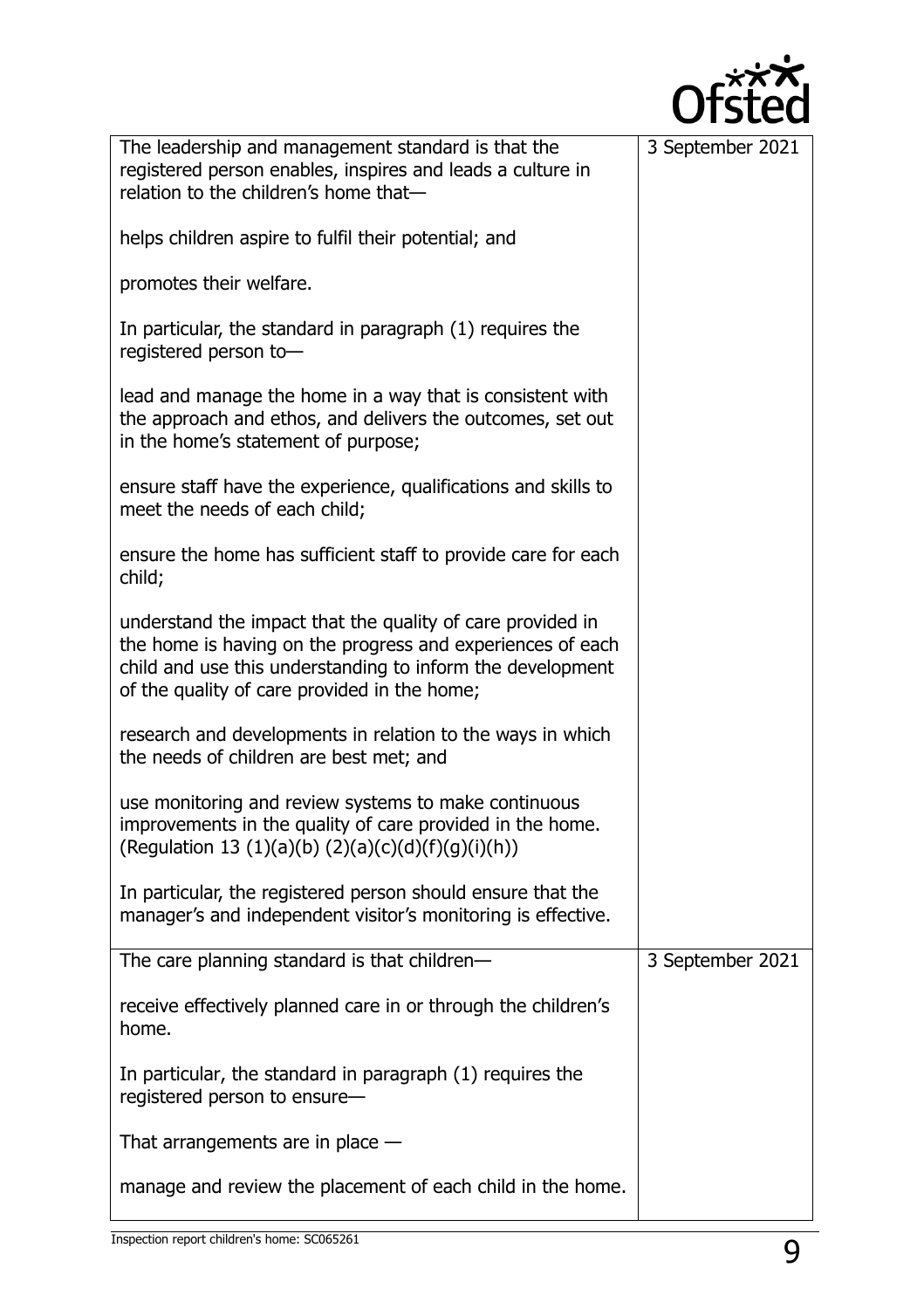

| (Regulation 14 (1)(a) $(2)(b)(i)(ii)$ )<br>In particular, the provider should ensure that all care plans<br>are clear, concise and relevant to the child's current needs<br>and behaviours. |                  |
|---------------------------------------------------------------------------------------------------------------------------------------------------------------------------------------------|------------------|
| The registered person must ensure that all employees—<br>undertake appropriate continuing professional development.<br>(Regulation 33 $(4)(a)$ )                                            | 3 September 2021 |
| In particular, all staff should complete all basic mandatory<br>training and specialist courses to meet the needs of the<br>children they care for.                                         |                  |

# **Information about this inspection**

Inspectors have looked closely at the experiences and progress of children and young people, using the 'Social care common inspection framework'. This inspection was carried out under the Care Standards Act 2000 to assess the effectiveness of the service, how it meets the core functions of the service as set out in legislation, and to consider how well it complies with the Children's Homes (England) Regulations 2015 and the 'Guide to the children's homes regulations including the quality standards'.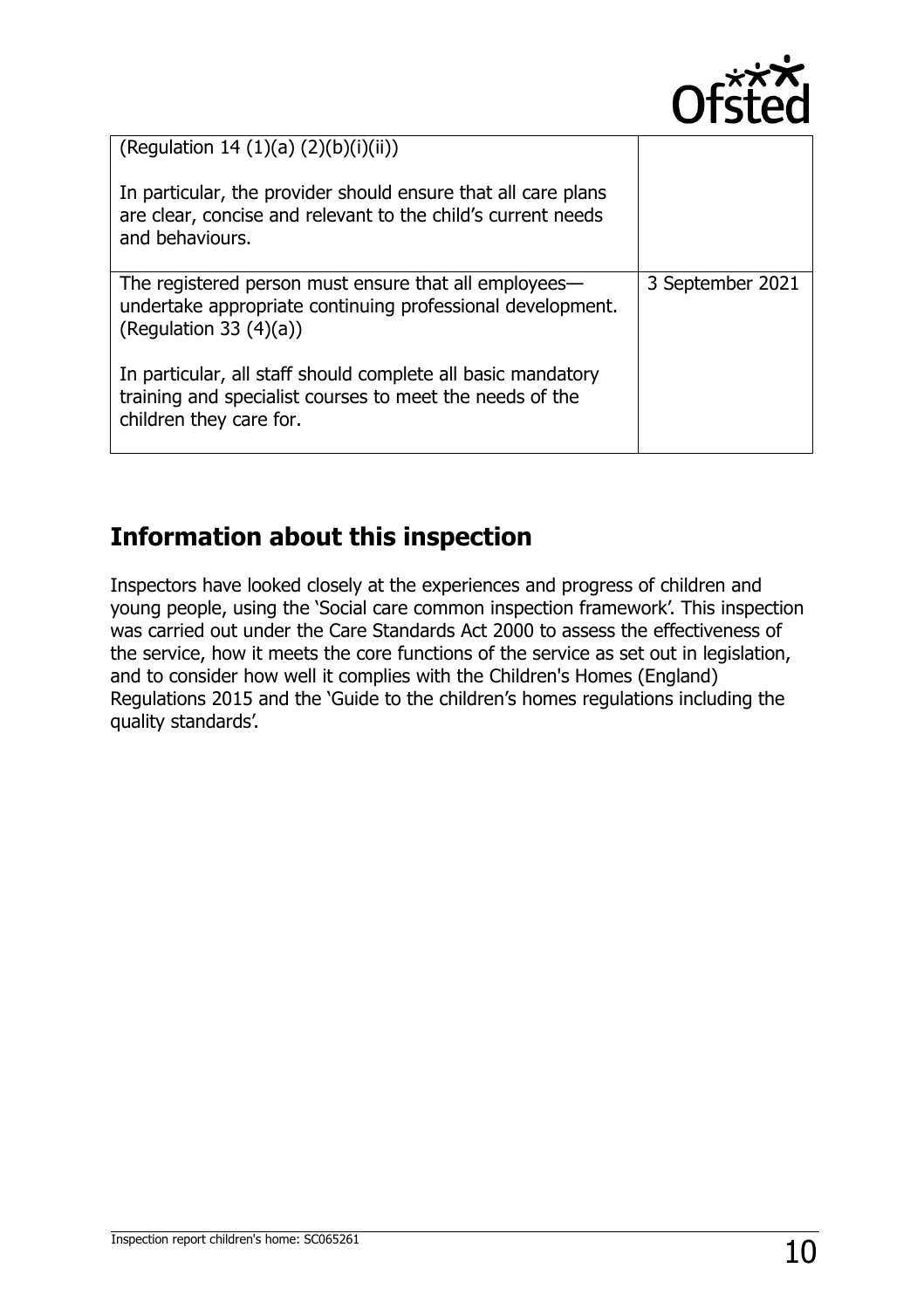

# **Children's home details**

**Unique reference number:** SC065261

**Provision sub-type:** Residential special school

**Registered provider:** Cambian Autism Services Limited

**Registered provider address:** Metropolitan House, 3 Darkes Lane, Potters Bar EN6 1AG

**Responsible individual:** Paul Kniveton

**Registered manager:** Melanie Micklewright

## **Inspectors**

Sharron Escott, Social Care Inspector Denise Jolly, Senior Social Care Inspector Wendy Anderson, Social Care Inspector